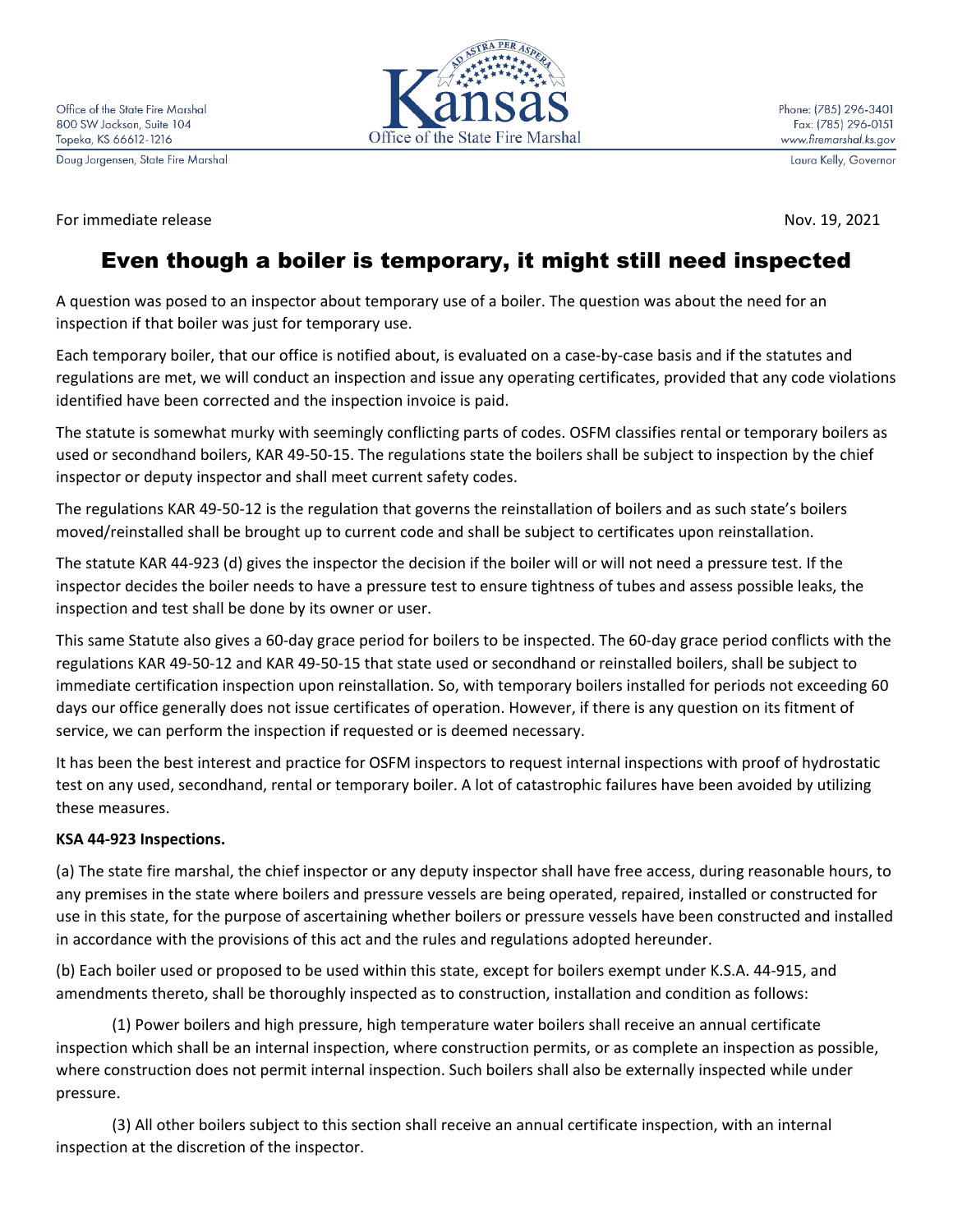(4) A grace period of two months beyond the periods specified in paragraphs (1), (2) and (3) of this subsection may elapse between certificate inspections.

(c) The inspections herein required shall be made by the chief inspector, by a deputy inspector or by a special inspector provided for in this act.

(d) If, at the discretion of the inspector, a pressure test shall be deemed necessary, it shall be made by the owner or user of the boiler.

## **KAR 49-50-6 Hydrostatic pressure tests and inspection.**

(a) When there is doubt as to the extent of a defect or deterioration found in a pressure vessel, a pressure test may be required by the inspector. A pressure test shall not be required as part of a normal periodic inspection. A test shall be required when either of the following conditions is met:

(1) Forms of deterioration are found that could affect the safety of a vessel,

(2) Major repairs have been completed

# **KAR 49-50-9 Notification of inspection requirements.**

(a) A certificate inspection shall be carried out before the expiration date of the certificate. Each owner or user shall ensure that the boiler or pressure vessel is inspected on or before the date on which the inspection is due. Internal certificate inspections shall be scheduled in advance by the inspector. External inspections may be performed by the inspector during normal business hours without prior notification to the owner or user.

(b) An internal inspection, appropriate pressure test, or both may be requested by the inspector when an external inspection or determination by other objective means indicates that continued operation of the boiler constitutes a menace to public safety. In these instances, the owner or user shall prepare the boiler for the inspections, tests, or both as the inspector designates.

(c) All boilers and pressure vessels that are not exempted by the act and that are subject to regular inspections shall be prepared for inspection as required in subsection (d).

(d) The owner or user shall prepare each boiler for inspection. The owner or user shall prepare for and apply a hydrostatic pressure test on the date arranged by the inspector. The date shall not be fewer than seven days after the date of notification. The owner or user shall prepare a boiler for internal inspection in the following manner:

(1) Water shall be drawn off, and the boiler shall be washed thoroughly.

(2) The manhole and hand-hole plates, washout plugs, and inspection plugs in water column connections shall be removed as required by the inspector. The furnace and combustion chambers shall be cooled and thoroughly cleaned.

(3) All grates of internally fired boilers shall be removed.

(4) The insulation or brickwork shall be removed as required by the inspector in order to determine the condition of the boiler, headers, furnace, supports, or other parts.

(5) The pressure gauge shall be removed for testing, as required by the inspector.

(6) The leakage of steam or hot water into the boiler shall be prevented by disconnecting the pipe or valve at the most convenient point or by any other appropriate means approved by the inspector.

(7) The non-return and steam stop valves shall be closed, tagged, and preferably padlocked, and the valves drained or the cocks between the two valves opened. Before opening the manhole or hand-hole covers and entering any part of the steam-generating unit connected to a common header with other boilers, the feed valves shall be closed, tagged, and preferably padlocked, and the valves drained or the cocks located between the two valves opened. After draining the boiler, the blow-off valves shall be closed, tagged and preferably padlocked. Blow-off lines, where practicable, shall be disconnected between pressure parts and valves. All drains and vent lines shall be opened.